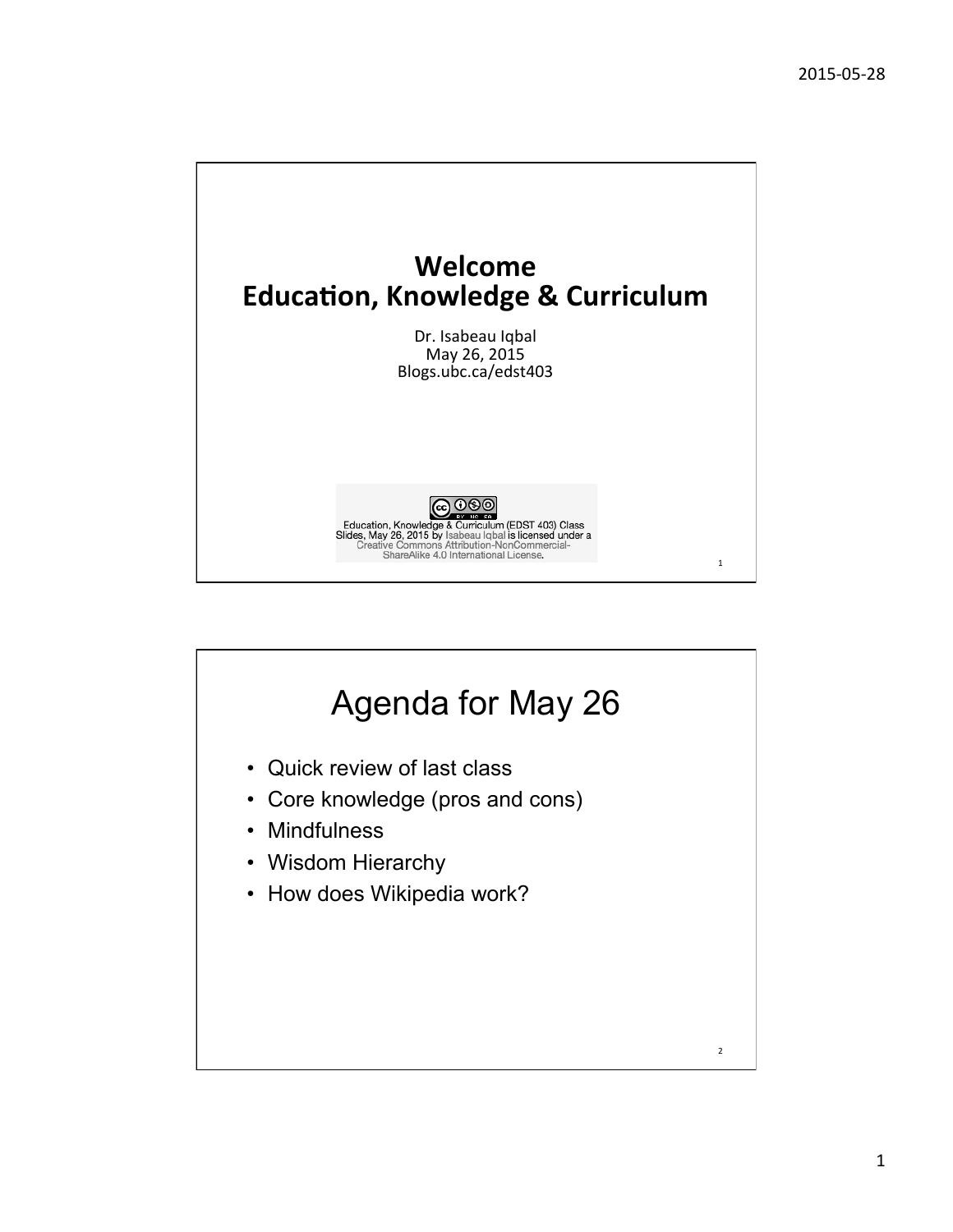4 

# Learning objectives

By the end of today's session, you should be able to:

- Assess several pros and cons of the "core knowledge" approach
- List at least 2 benefits of mindfulness for teachers and students
- Explain how data, information and knowledge differ from one another
- Explain how Wikipedia works (basic explanation).
- Reflect on how "good" Wikipedia's knowledge is

#### **Curriculum:**

- **"What" is studied. The** *content* **of instruction.**
- **Consists of content** *and* **learning experiences.**
- **Prescribed learning outcomes**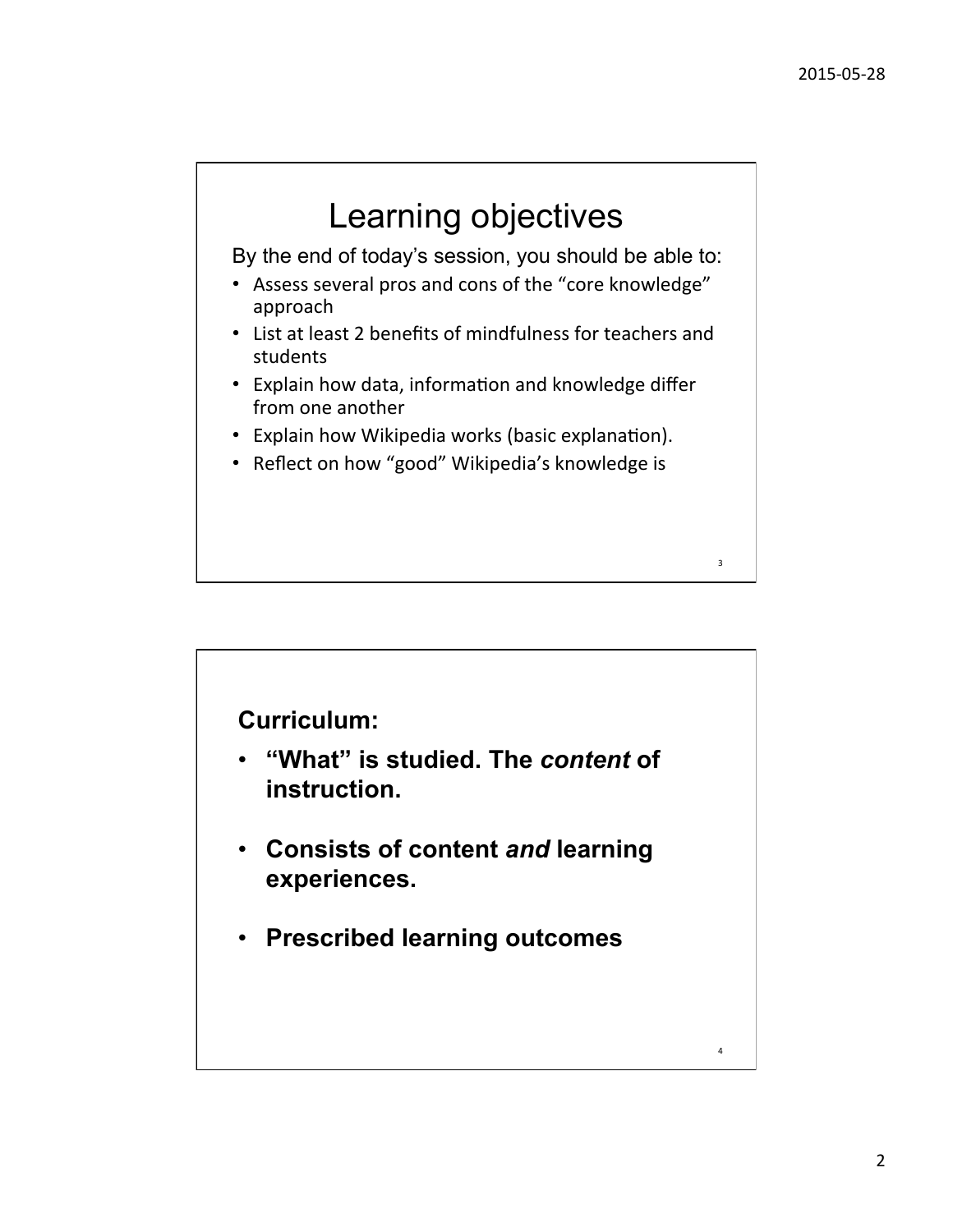

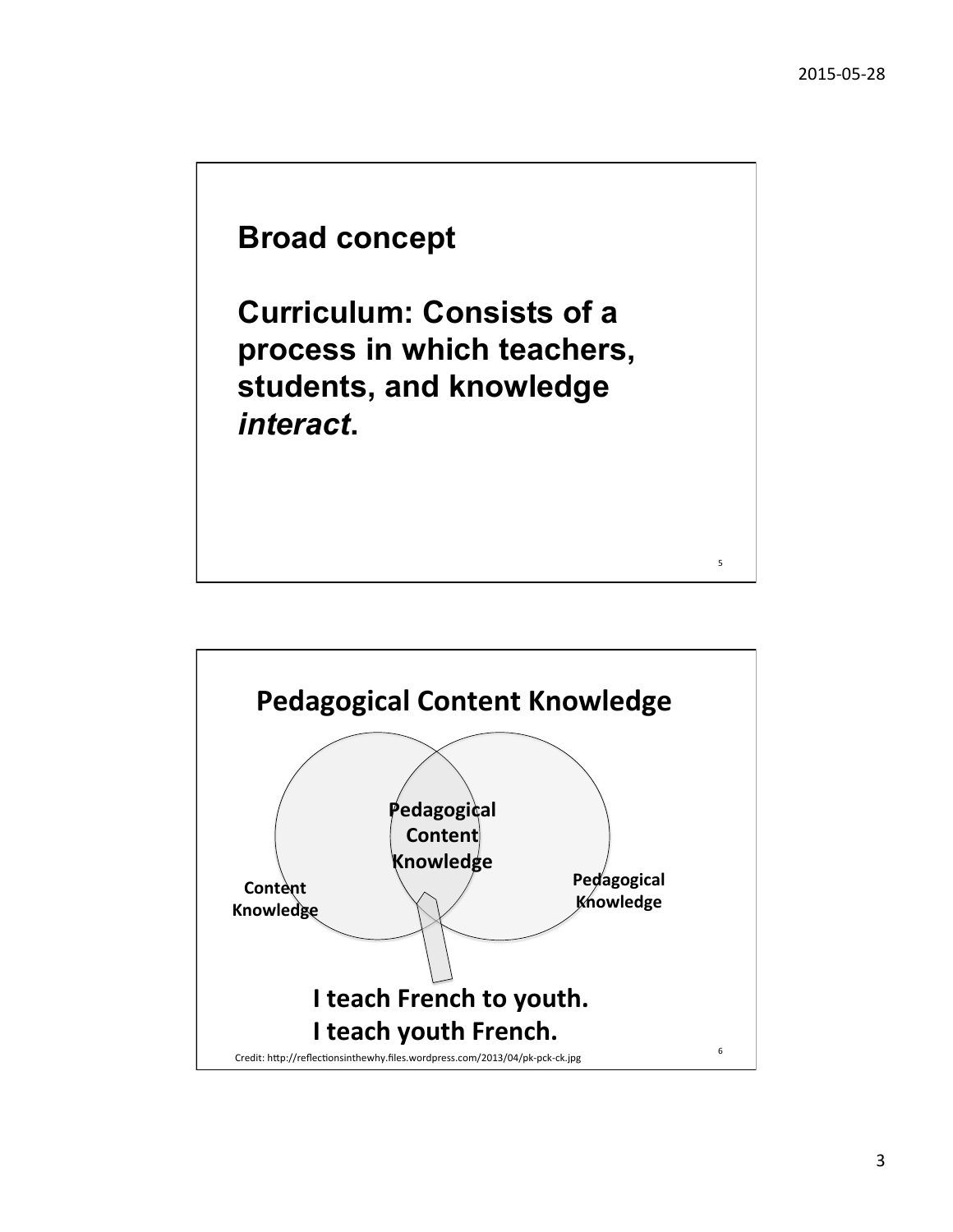

- *How does somebody who knows something teach it to somebody who doesn't?*
- How do the variety of ways in which teachers understand, interpret and make sense of their subject affect their teaching, planning, etc?

Berry, A., Loughran, J., & van Driel, J. (2008) Revisiting the roots of pedagogical content knowledge.

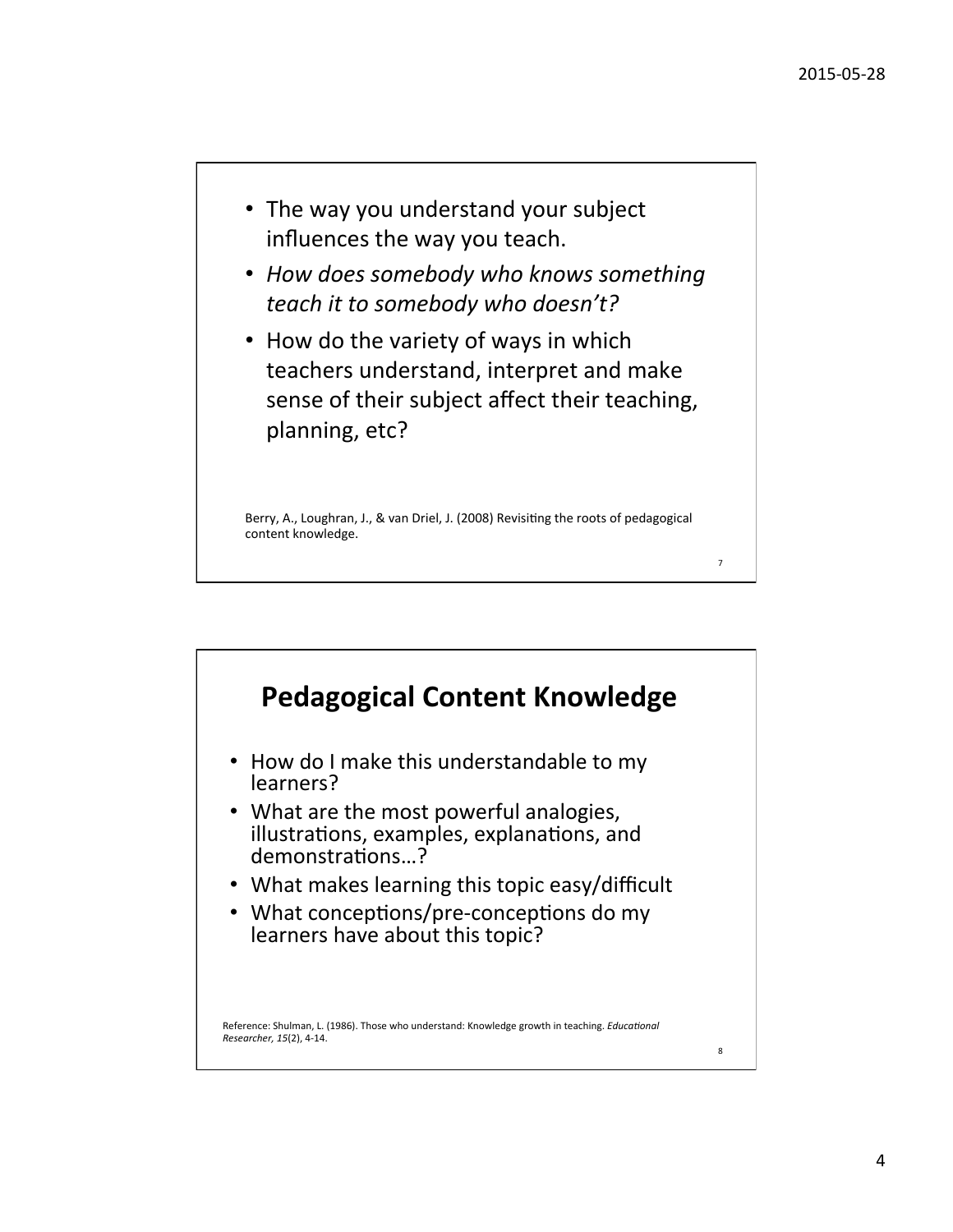

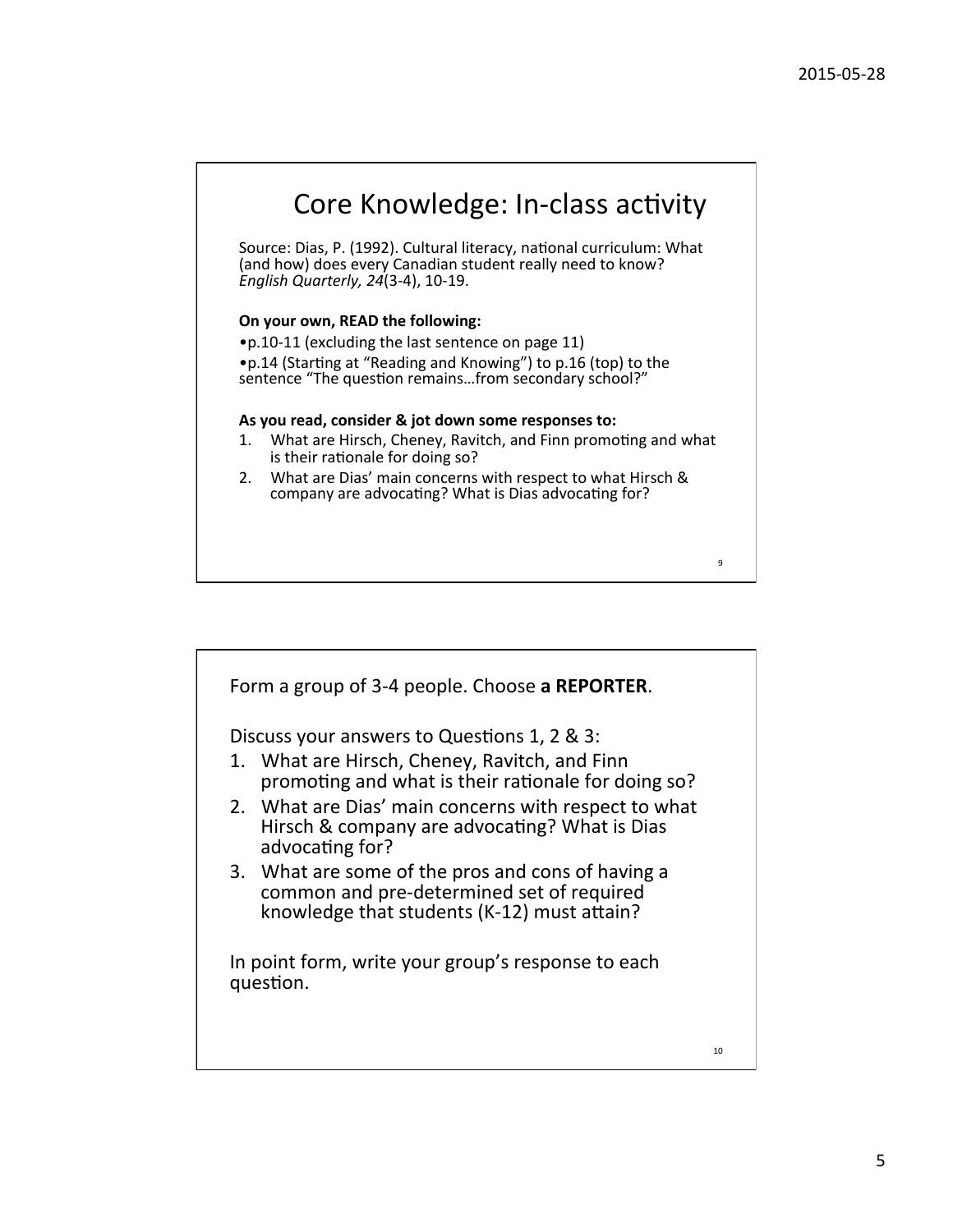12 



Hirsch, Cheney, Ravitch, and Finn

- For students to become culturally literate, they must possess a set body of knowledge.
- This set body of knowledge should make up the curriculum.

#### **Core Knowledge**

- Students need certain knowledge foundations in order to understand what they see, hear, and read
- Content deficit curriculum Process has become more important than content

 $\rightarrow$ Result: loss of cultural identity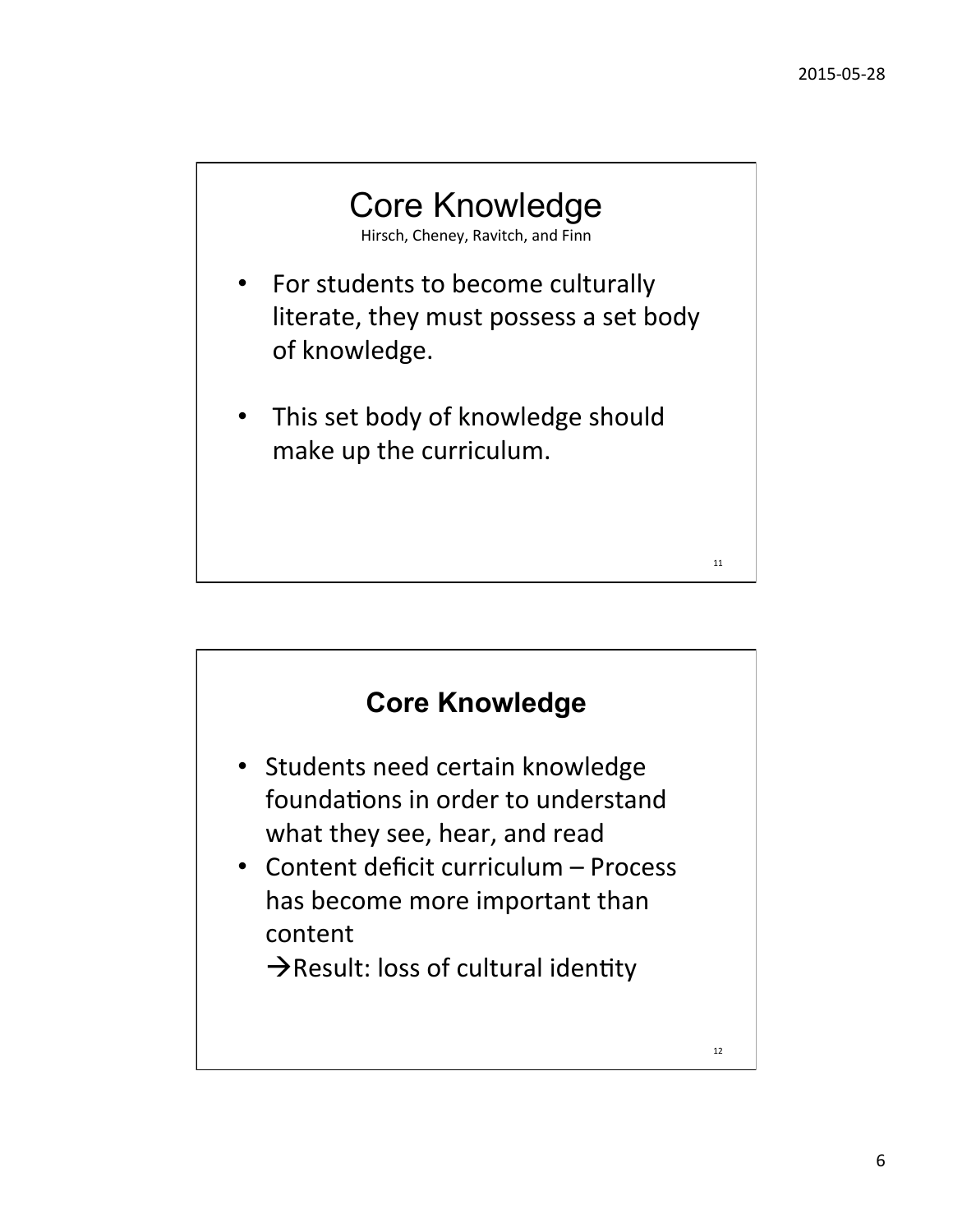#### **Dias' Stance**

- Knowledge is not static and does not consist of only discreet facts
- Knowledge should not be viewed as something that can be "transmitted" from expert (teacher) to student
- Must distinguish between "interpretation teaching" vs. "transmission teaching"

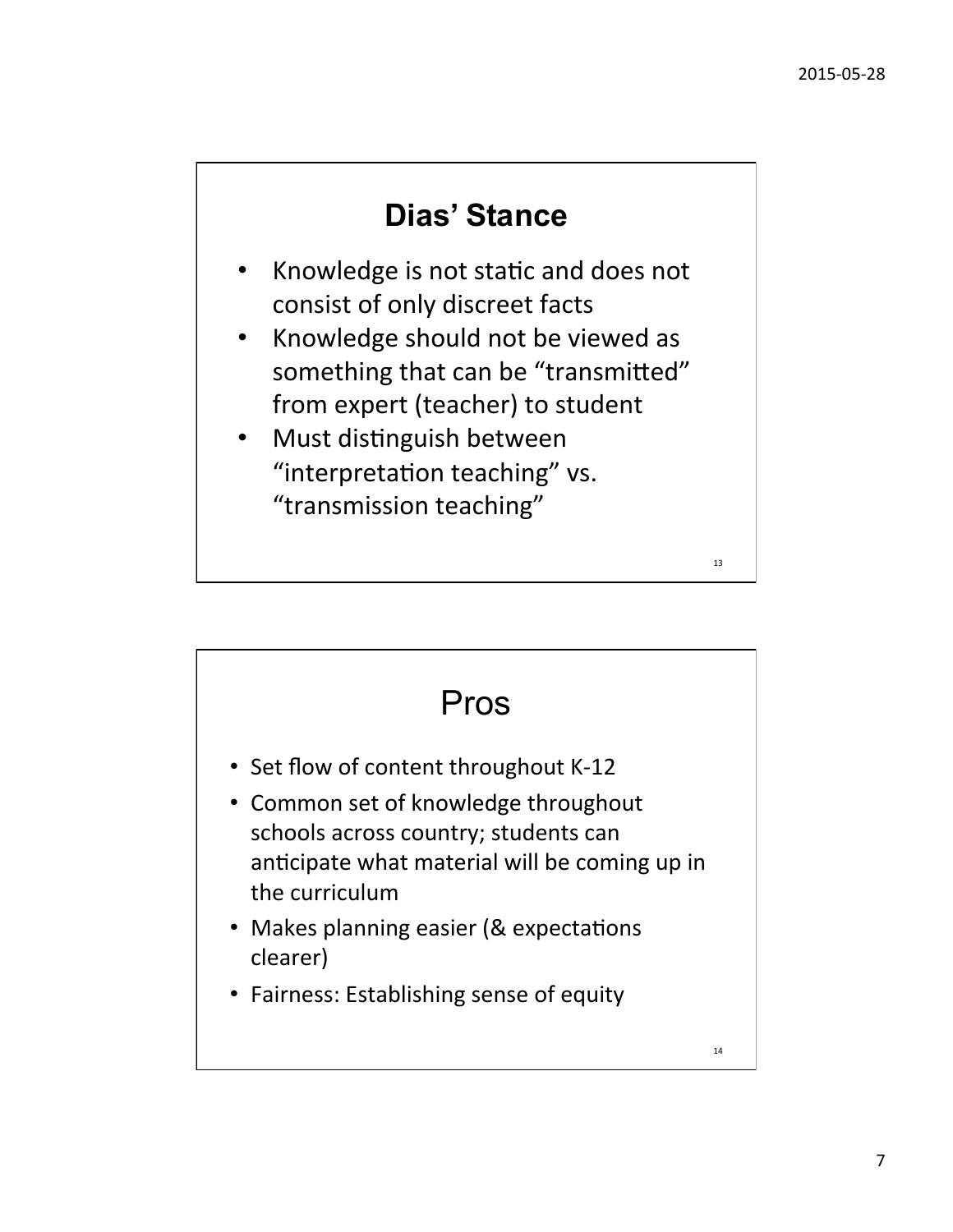## Pros

- Reduction of cost
- Allows for standardized testing
- Promotes accountability
- Reinforces a more unified cultural identity
- Time and materials used more efficiently

# • How to determine what is "required knowledge"? • Less responsive to issues of place and time and to a changing world • Might not allow for a culturally diverse learning 16 Cons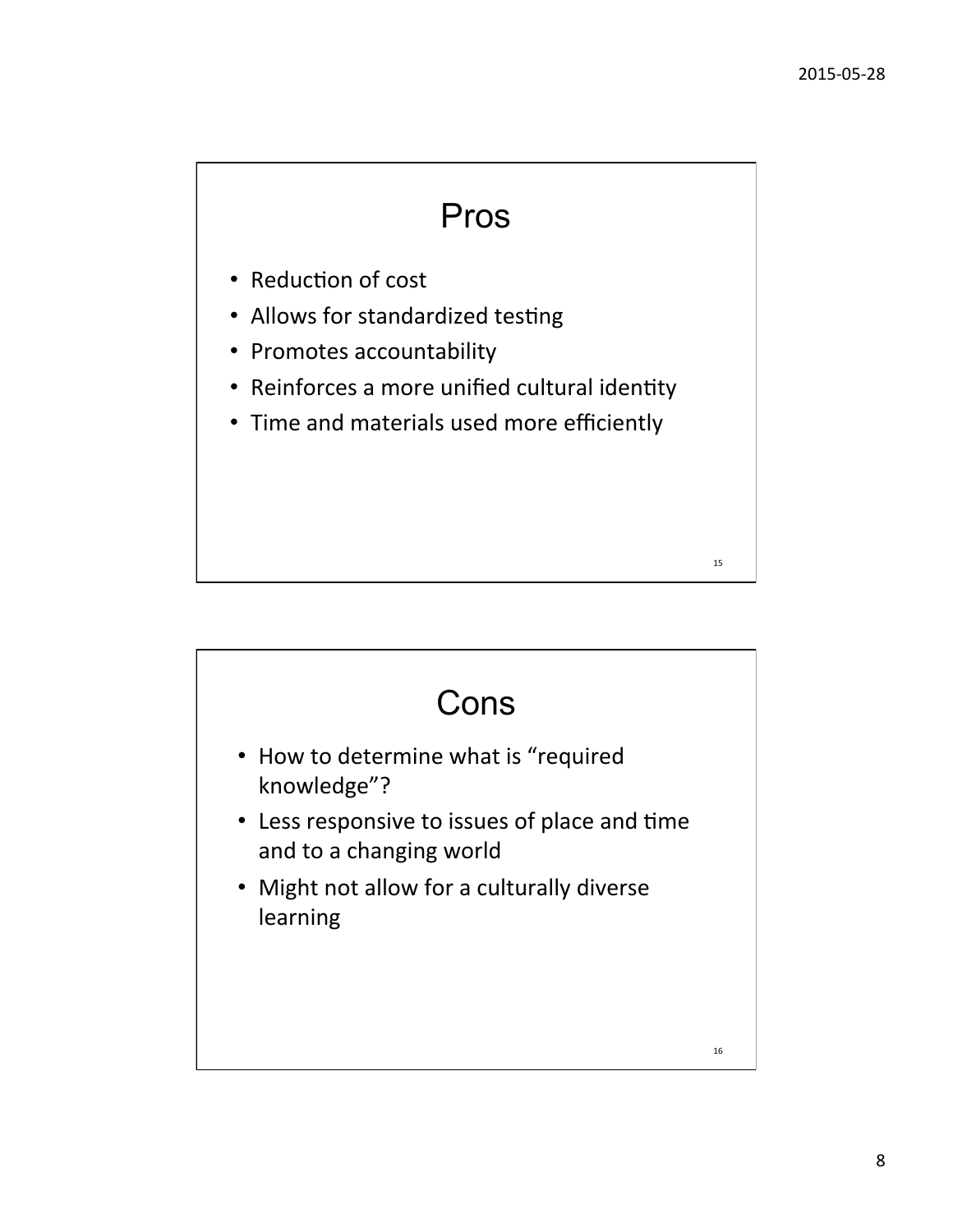### Cons

- Becomes irrelevant
- Status quo maintained
- Spreads biases
- Rigid, unflexible
- Minimal student involvement in content (loss of motivation)

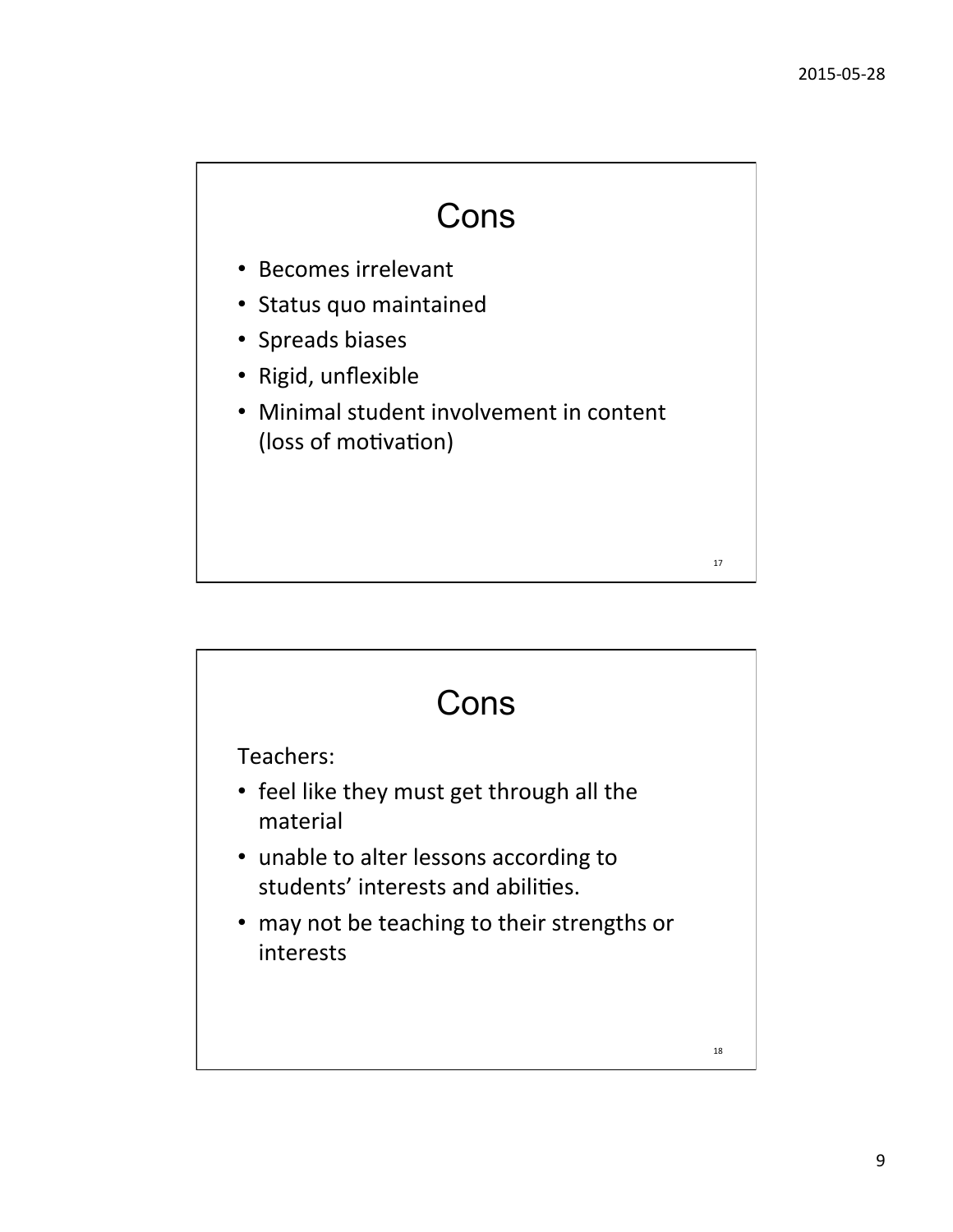

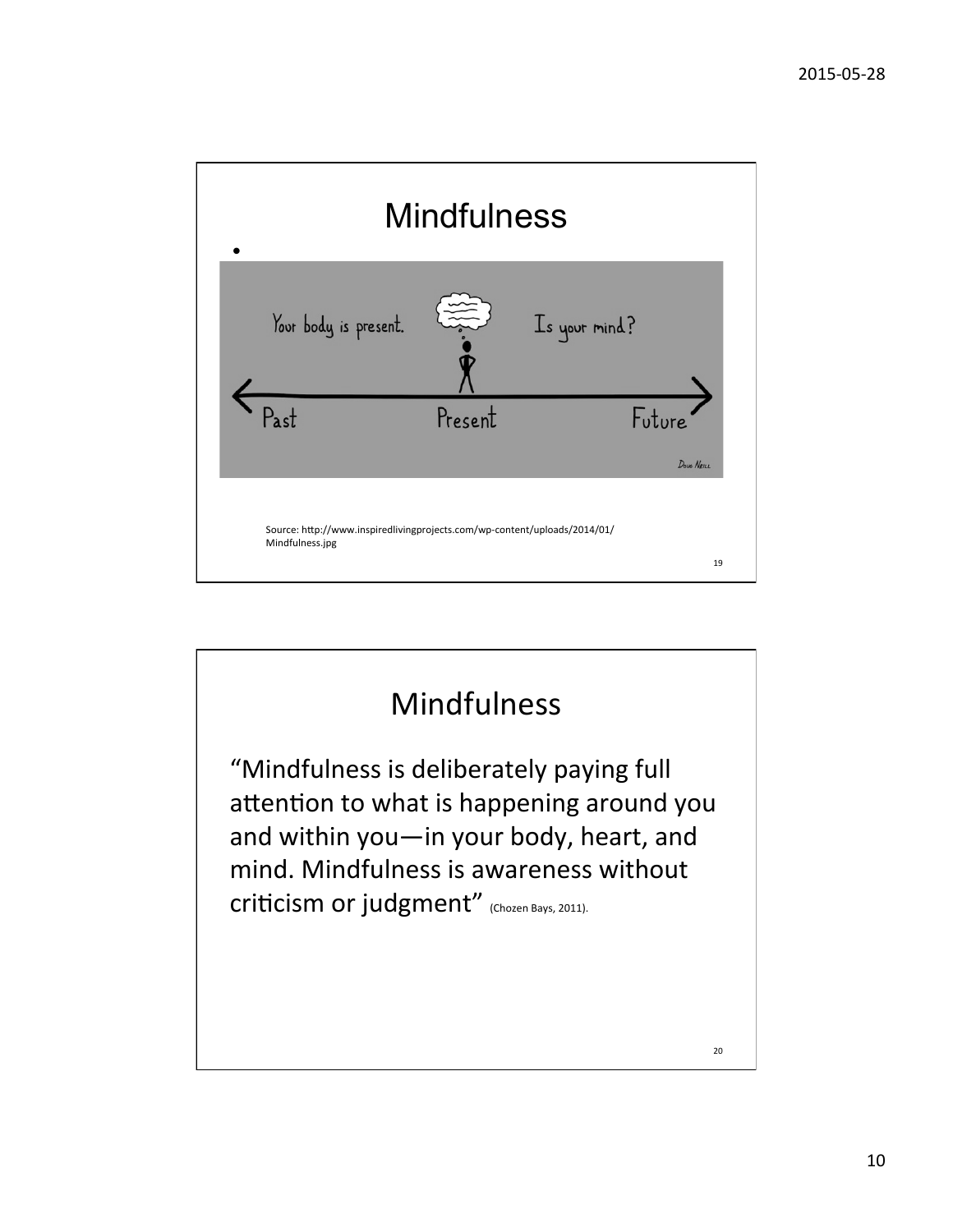### Mindfulness

"Mindfulness is a state of active, open attention on the present. When you're mindful, you observe your thoughts and feelings...without judging them good or bad....Mindfulness means living in the moment and awakening to experience". (http://www.psychologytoday.com/basics/mindfulness)

#### Mindfulness

- Research has shown that for teachers mindfulness can increase teachers':
	- Sense of well-being and teaching self-efficacy
	- Ability to manage classroom behavior
	- $-$  Capacity to maintain supportive relationships with students

Mindfulness in Schools website (see next slide)

22 

21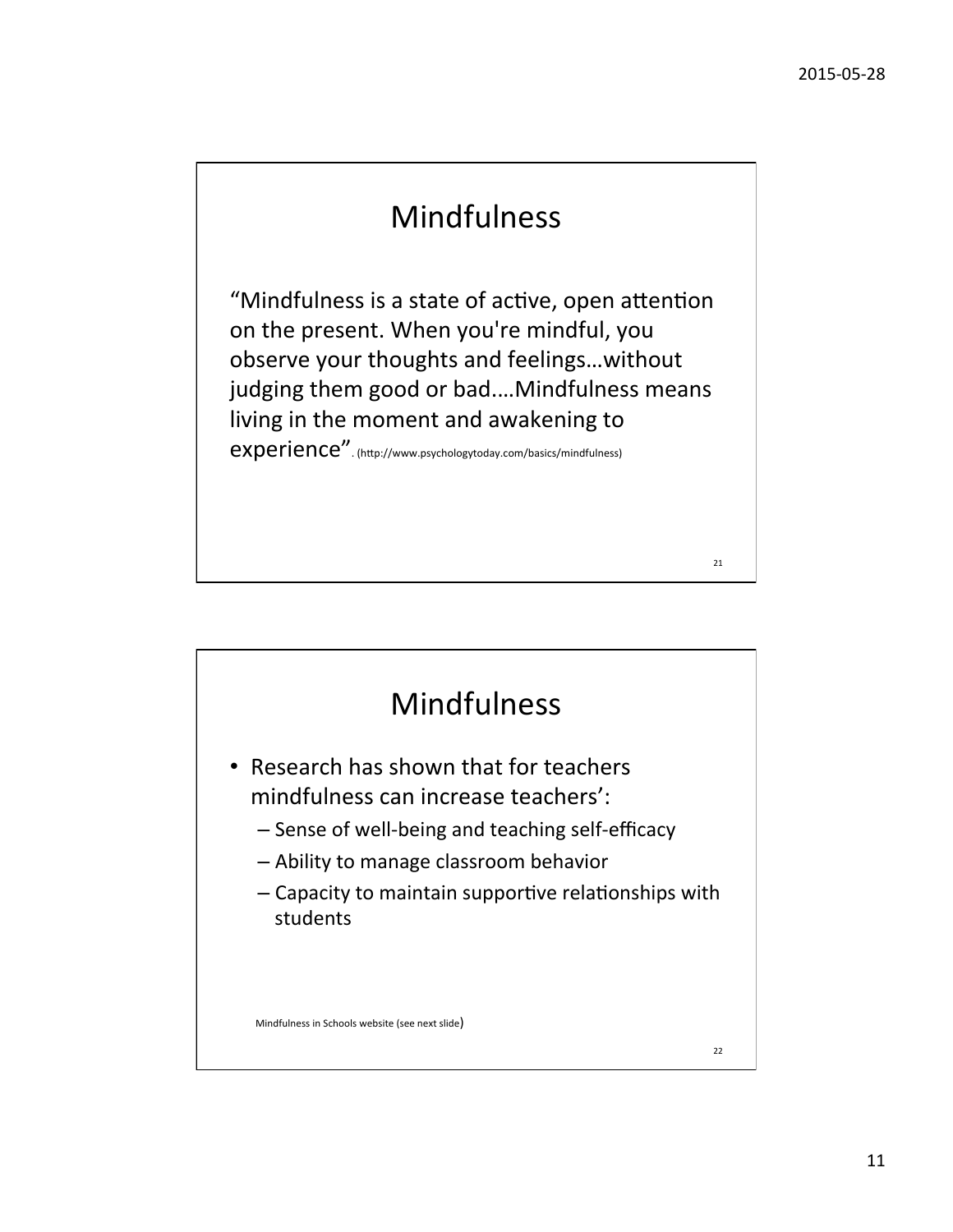

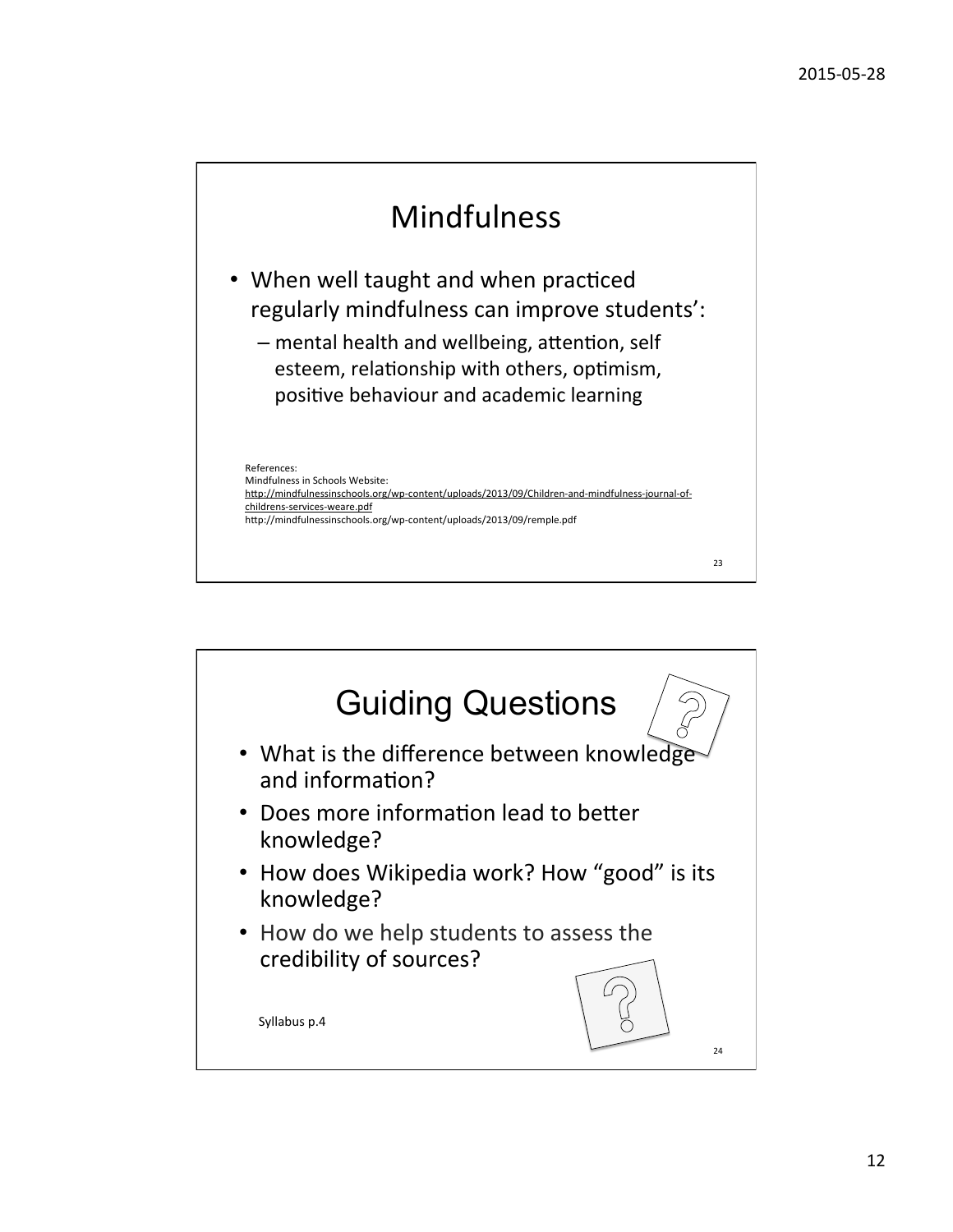

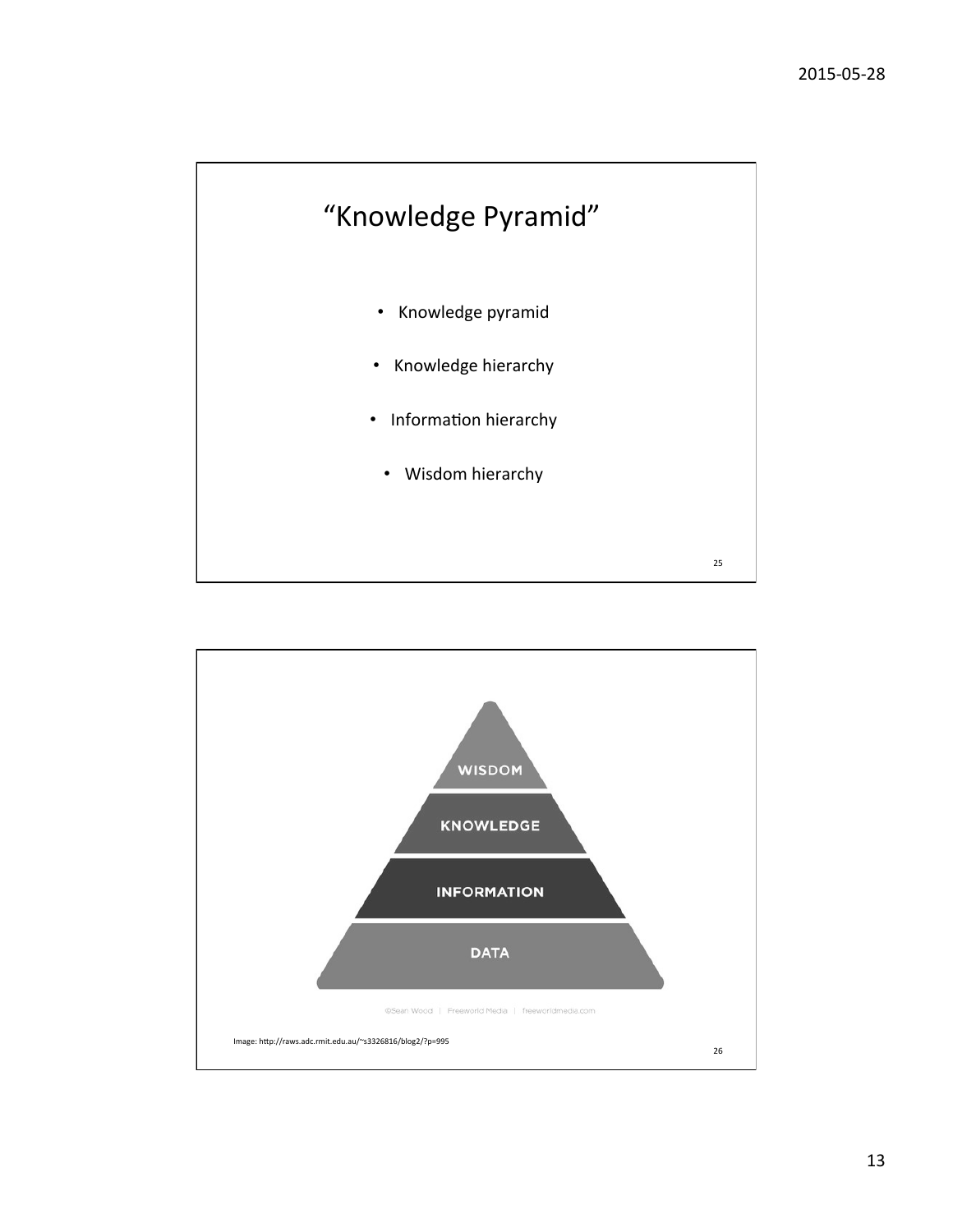

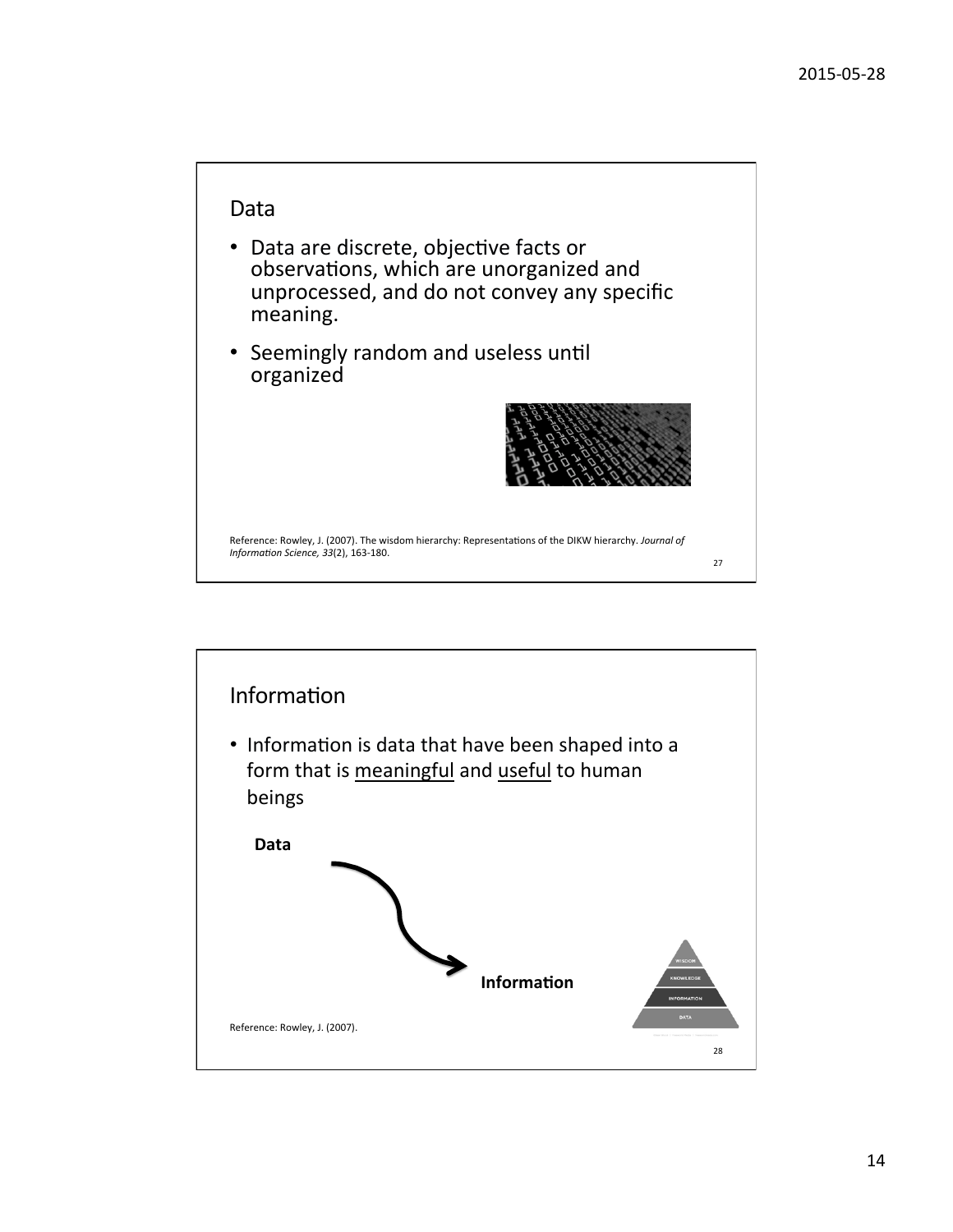

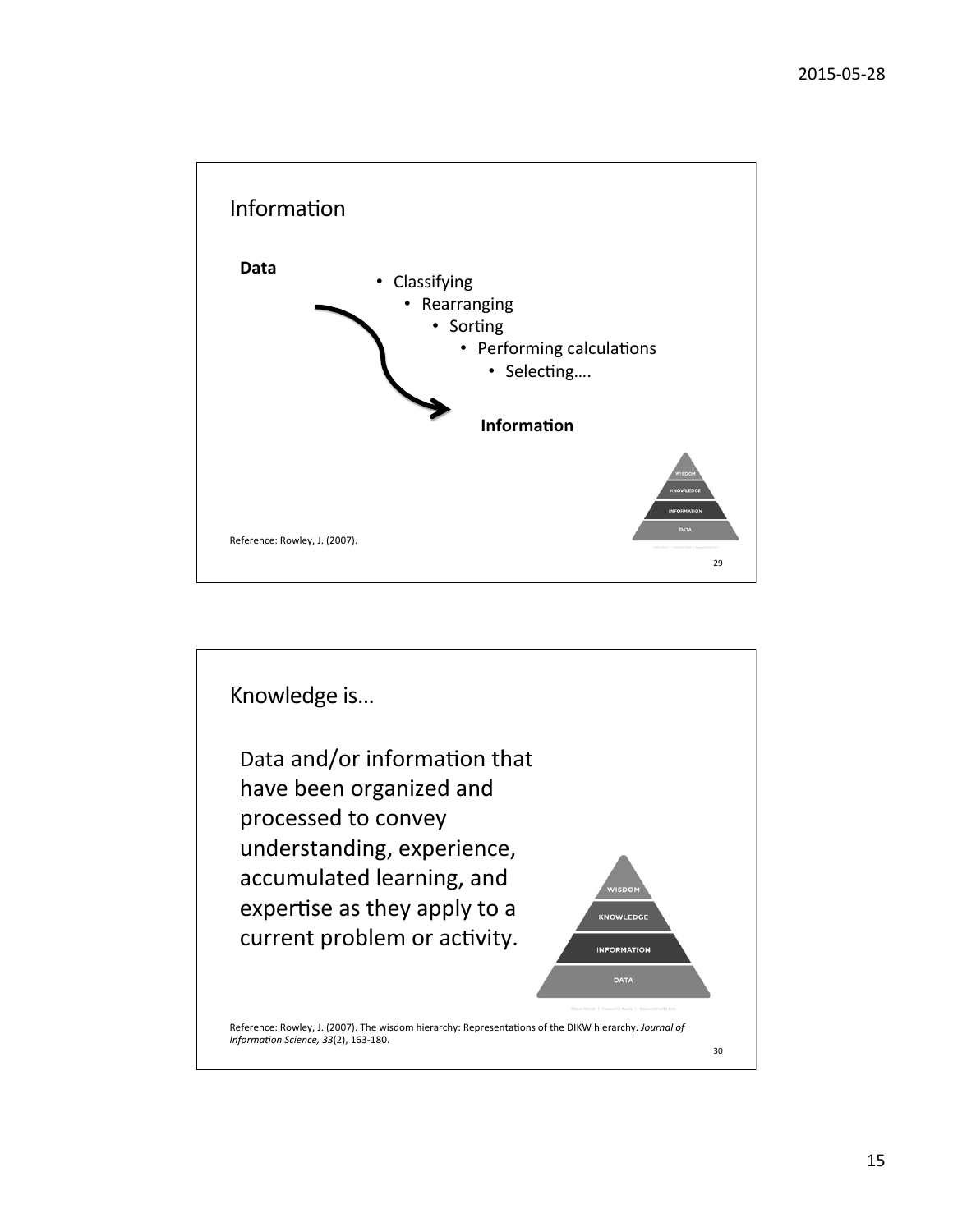

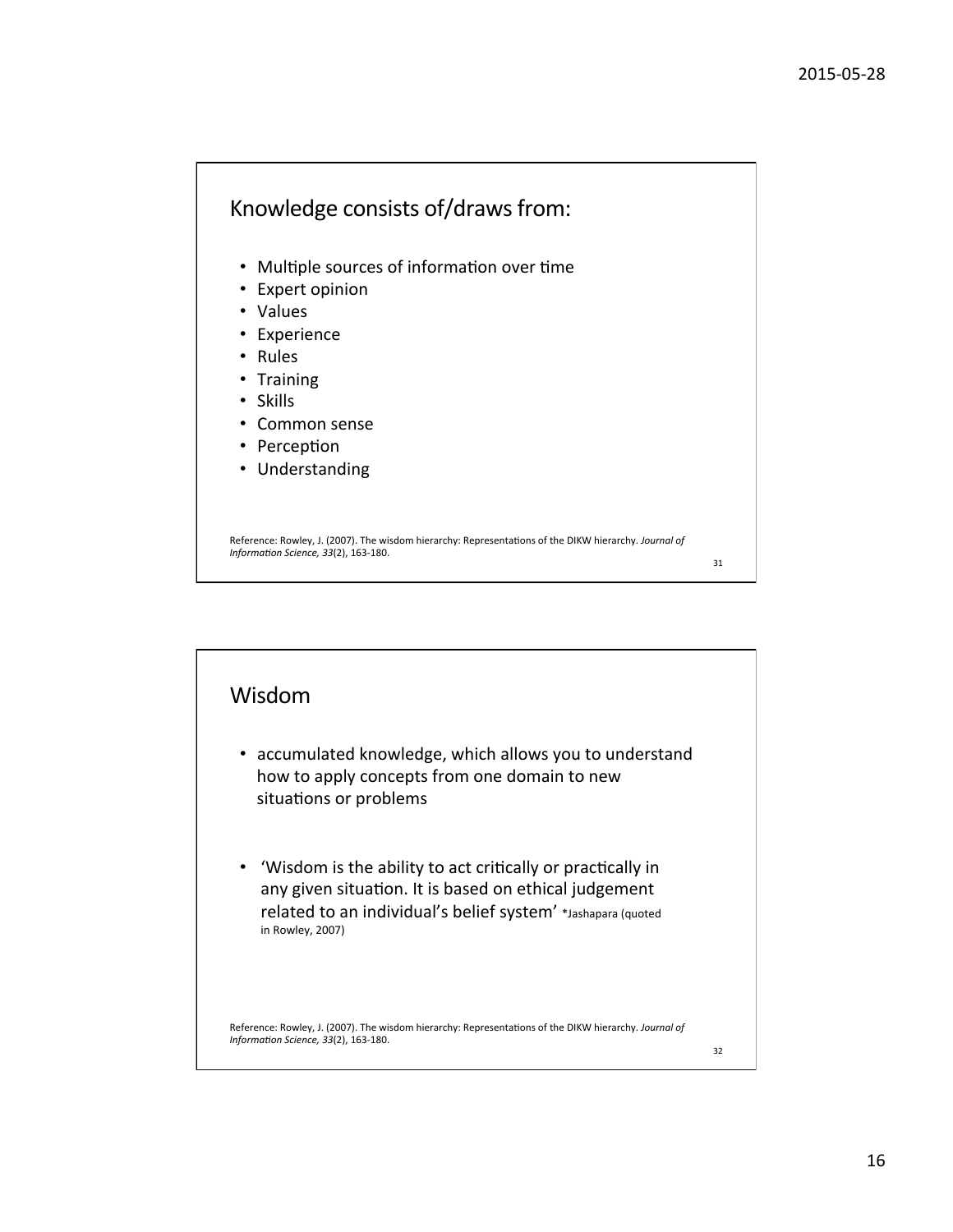

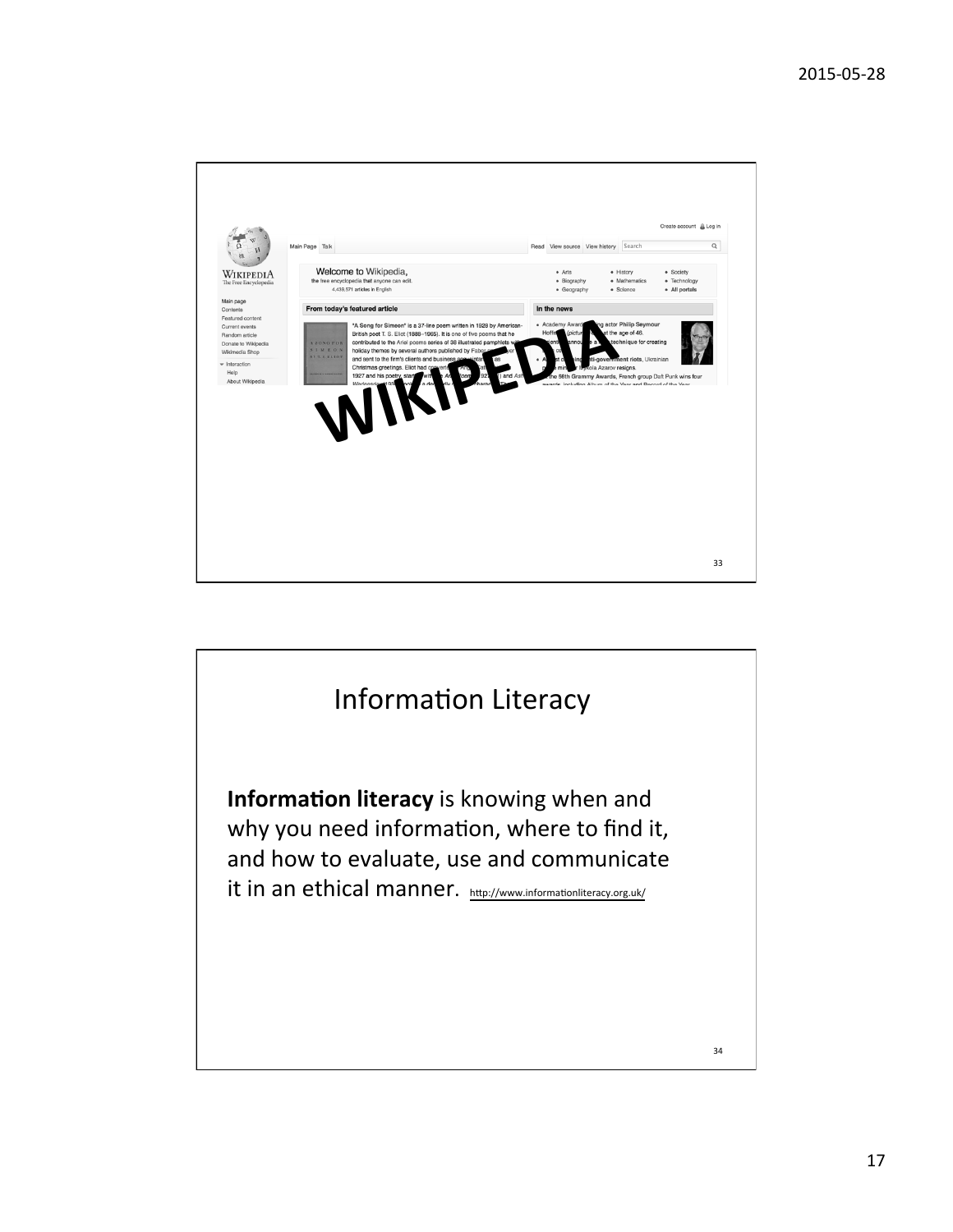

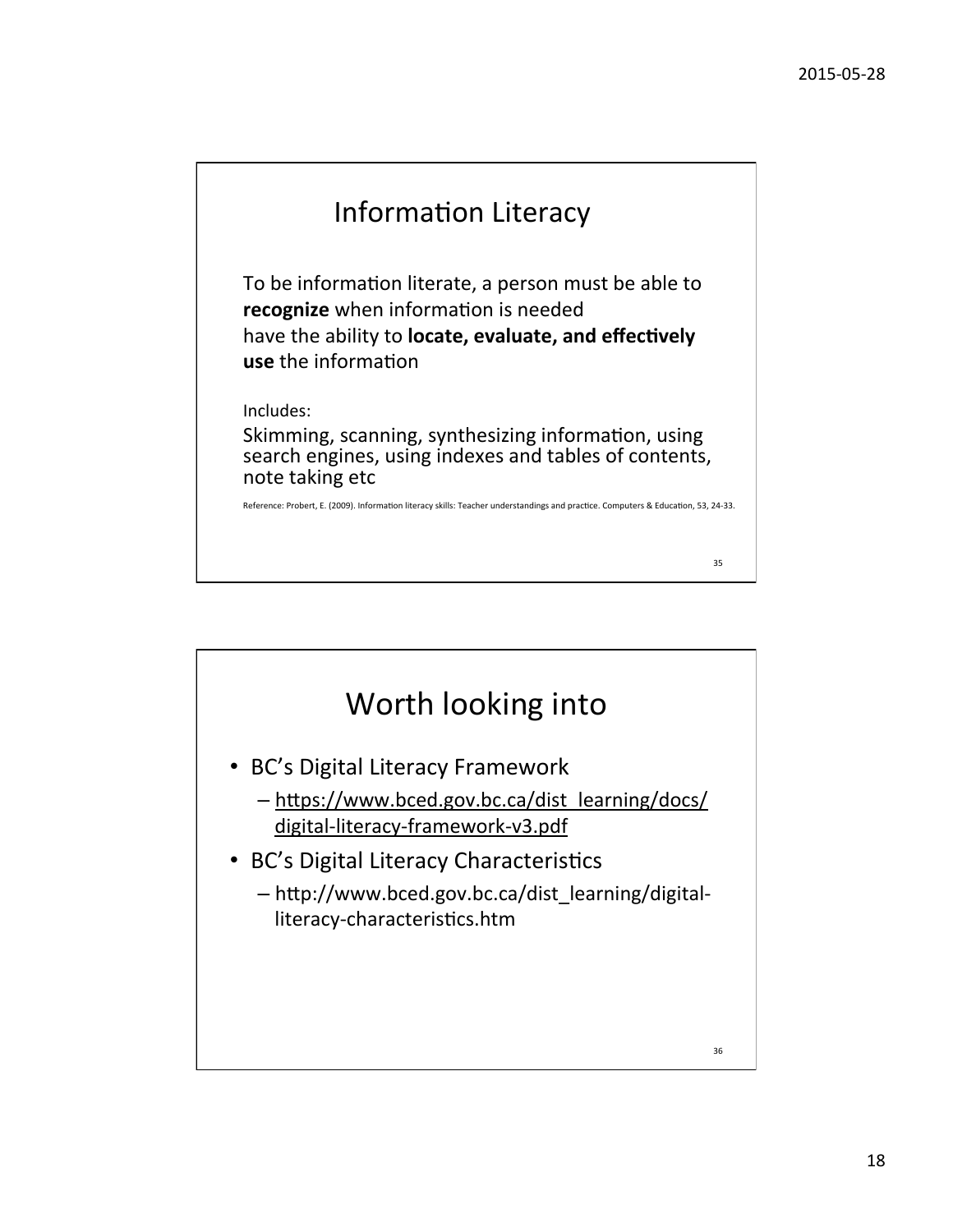#### **5 Pillars of Wikipedia (Fundamental principles)**

- 1. Wikipedia is an encyclopedia.
- 2. Wikipedia is written from a neutral point of view.
- 3. Wikipedia is free content that anyone can edit, use, modify, and distribute.
- 4. Editors should treat each other with respect and civility.
- 5. Wikipedia does not have firm rules.

https://en.wikipedia.org/wiki/Wikipedia:Five\_pillars

## **Core Content Policy #1: Neutral Point of View** • Avoid stating opinions as facts. • Avoid stating seriously contested assertions as facts. • Avoid stating facts as opinions. • Prefer nonjudgmental language. Indicate the relative prominence of opposing views. http://en.wikipedia.org/wiki/ Wikipedia:Neutral\_point\_of\_view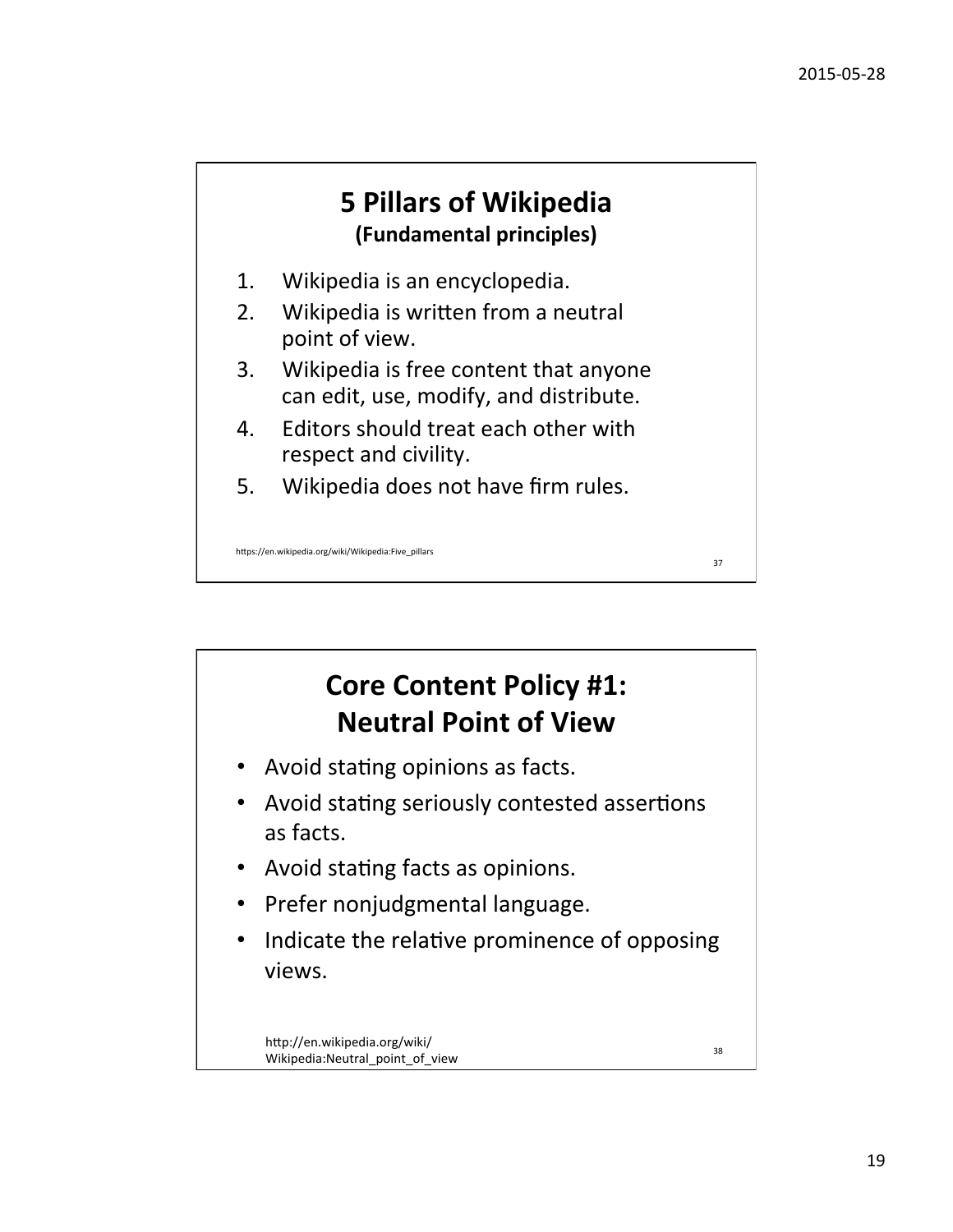#### **Core Content Policy #2: Verifiability**

- Readers and editors can check that information comes from reliable sources
	- $-$  Most reliable sources are:
		- peer-reviewed journals
		- books published by university presses
		- university-level textbooks
		- magazines, journals, and books published by respected publishing houses
		- mainstream newspapers
- Must be able to cite/reference an existing and reliable published source

https://en.wikipedia.org/wiki/Wikipedia:No\_original\_research#Reliable\_sources<br>39

40 

## **Core Content Policy #3: No original research**

- "No original research" refers to material-such as facts, allegations, and ideas—for which no reliable, published sources exist
- Attributable (even if not attributed)
- Must not plagiarize or violate copyright from the reliable sources

http://en.wikipedia.org/wiki/Wikipedia:No\_original\_research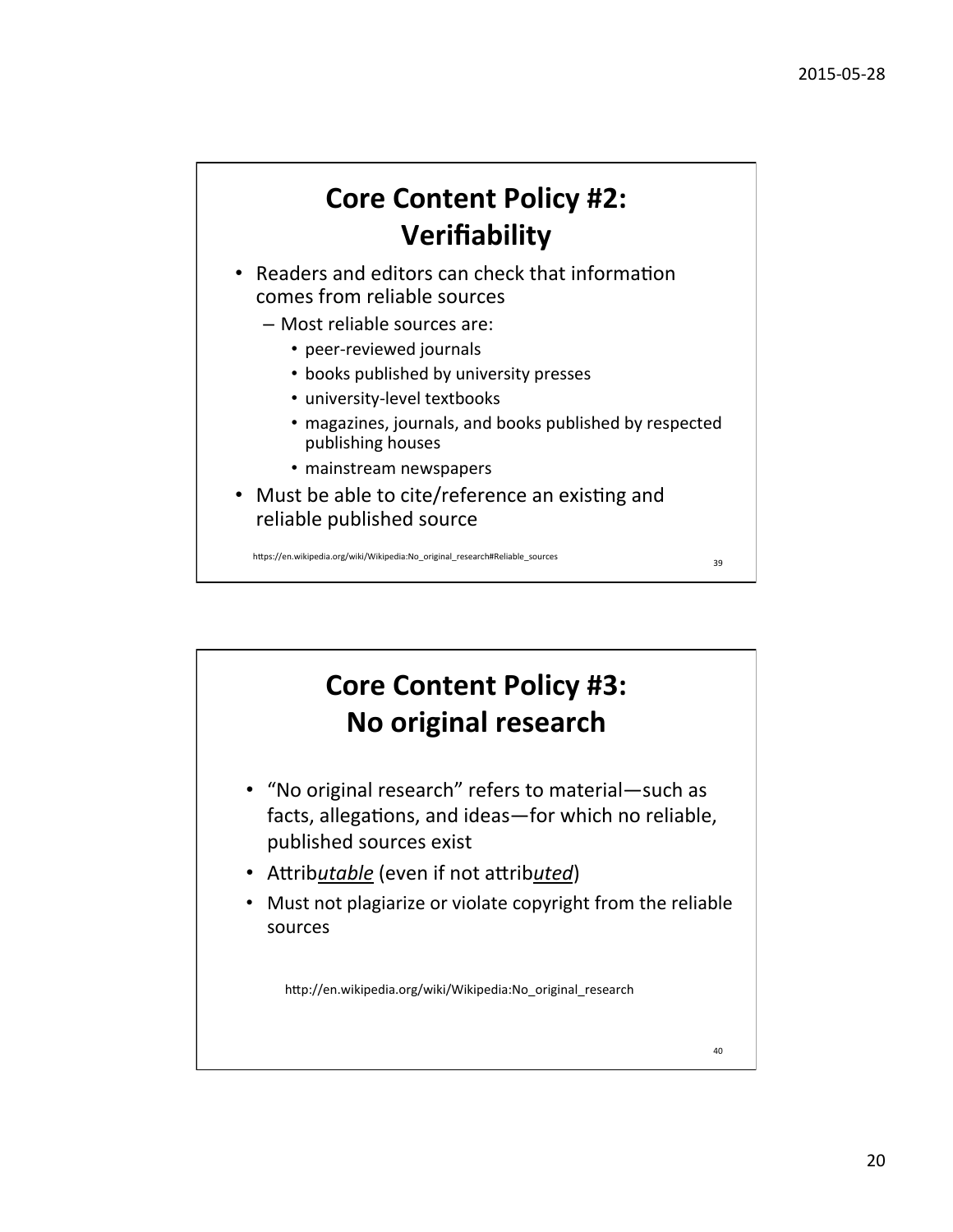

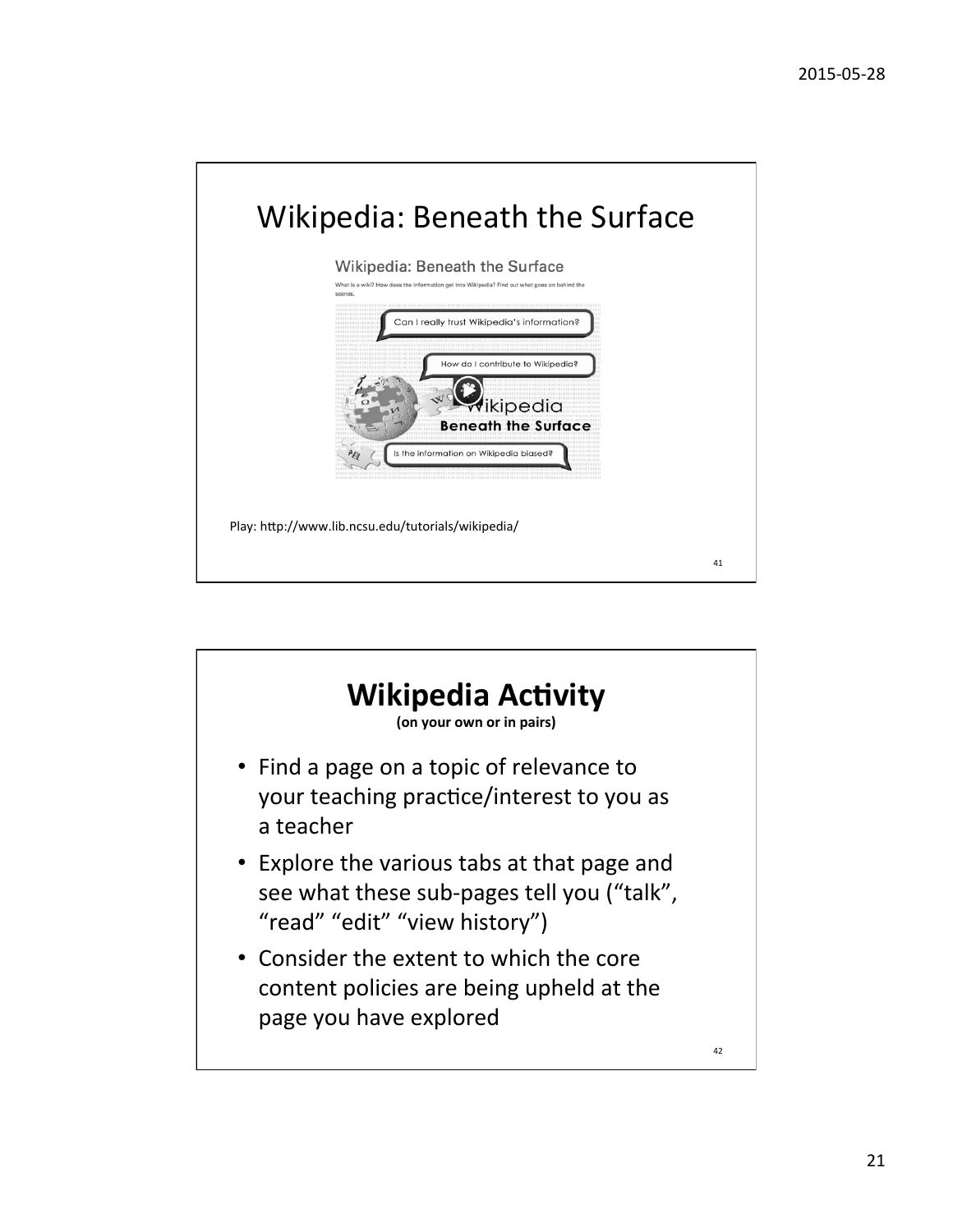#### One Minute Paper (anonymous)

What was the most meaningful/interesting/ useful (please circle which one) thing you learned today in class?

What important questions remain unanswered for you?

43